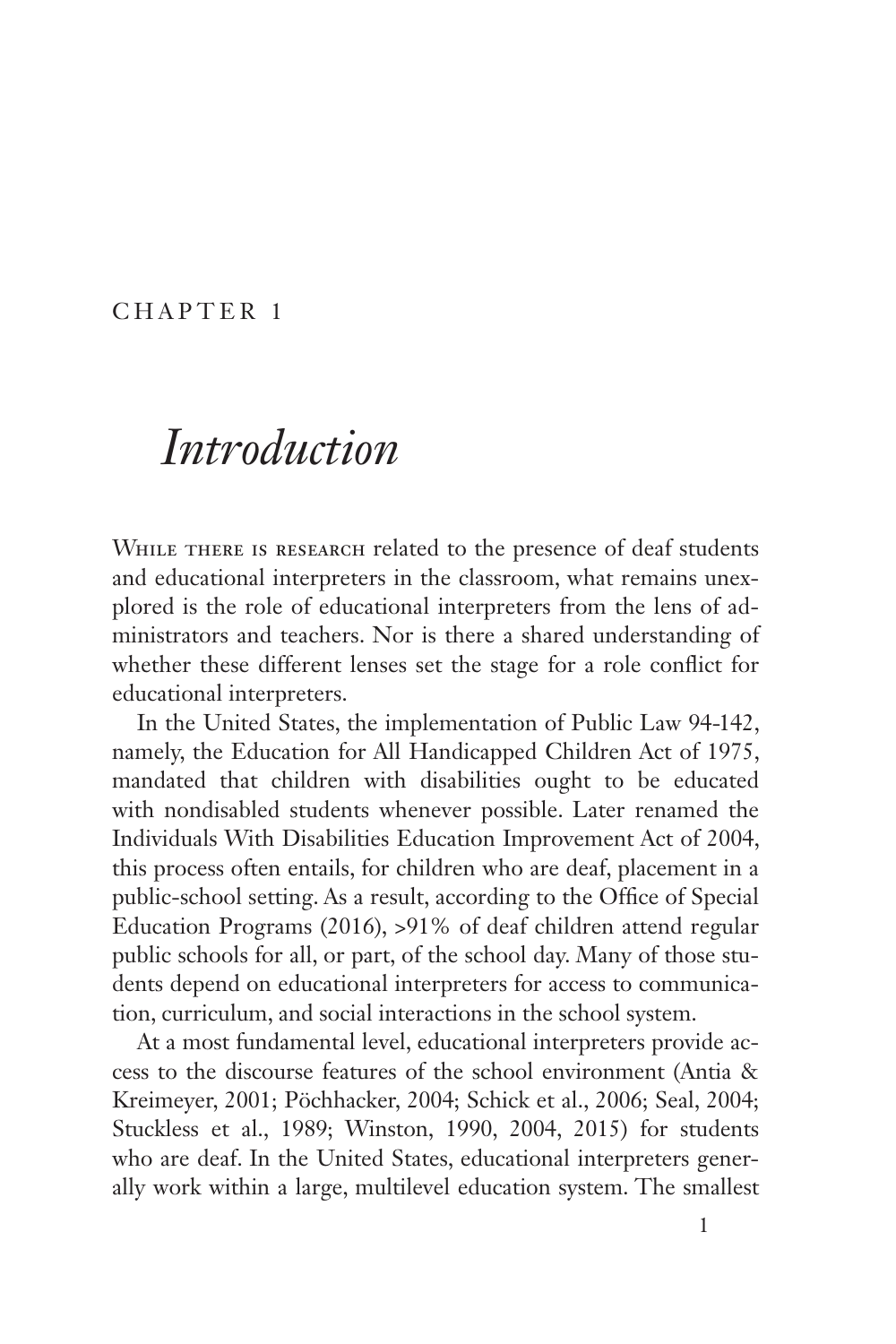units of this system are the individual classrooms within each school, which together form an individual school system or district. State departments of education cover various school districts, and each state department of education is arranged under the federal Department of Education.

Within each school district are stakeholder populations such as administrators, teachers, and students. The literature indicates one essential area still requiring adequate description: different administrators' and teachers' responses to the work of educational interpreters in public schools every day. This book is aimed at administrators, teachers, educational interpreters, programs preparing educational interpreters, and deaf education programs. And it addresses the need to clarify the role of educational interpreters from a role-theory lens. Before we delve into that aspect, we should probably talk about roles and role metaphors first.

*Living "in a vacuum of knowledge and experience, with little existing information, data or understanding of the impact of interpreted education on deaf students."*

(Winston, 2015, p. 2)

#### Role and Role Metaphors

The term *role* has "its roots in theatrical usage and refers to a part one plays" (Conway, 1988a, p. 63) in a drama and has grown to include a set of behaviors and expectations that an individual should follow in a given social situation. Goffman (1990) asserts that when an individual interacts with another individual, each person enacts a specific performance or presentation of self. The presentation of self, then, changes depending on with whom the individual is interacting and in what context.

Therefore, role is not a singular perception but rather a dynamic series of choices that are enacted based on who is involved, what is involved, as well as where, when, and why an interaction happens. Llewellyn-Jones and Lee (2013) have reconceptualized the concept of role toward one that is more dynamic. Their model requires interpreters to make active choices about managing the myriad factors that foster successful interactions. They suggest that interpreters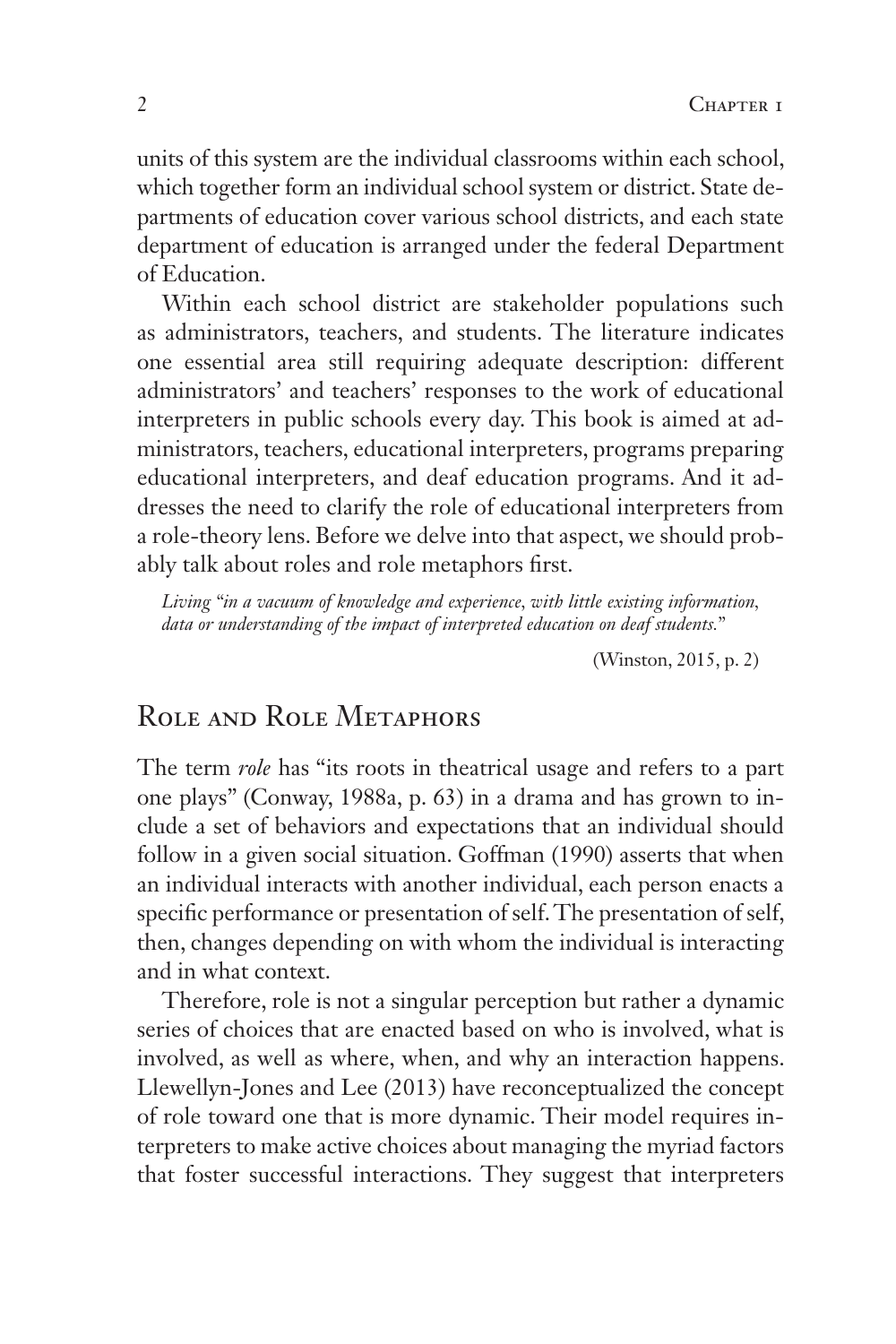adopt a model that presents *role space* as the continuous shifting along the following three dimensional axes: the axis of presentation of self, the axis of interaction management, and the axis of alignment with participants to frame their work.

Since role refers to behavior rather than position, a role is enacted—not occupied. Certainly, interpreters working in a publicschool setting may enact different dimensional positions along the three axes within different interactions while they are actively interpreting. Movement along the three axes depends on the context and the characteristics of the interaction. With this multidimensional sense of role space, this book, however, does not address Llewellyn-Jones and Lee and the role-space theory. I would strongly encourage everyone to look at their amazing work.

To be clear, for the purposes of this book, I use the term *role* as separate from the research of Llewellyn-Jones and Lee on the role space of interpreters while interpreting. I use the term *role* as not reflective of a static representation but rather encompassing the wide range of dimensions to take into consideration in the educational interpreter's overall role while interpreting or not.

In addition, we should probably define several common philosophical role metaphors that interpreters have enacted since the early days of American Sign Language (ASL)–English interpreting. The first is a *helper metaphor,* which can be marked with interpreters becoming overtly involved with deaf consumers and beginning to advise, direct, or teach. The underpinnings of this metaphor are attitudes that "deaf individuals are not able to take care of their own business, be it personal, social or professional without the intervention of the helper" (Roy, 1993, p. 139).

The helper metaphor remains enacted in the education system. For example, educational interpreters who become friends with deaf students, help deaf students with homework or taking notes, eat lunch with deaf students, and take care of deaf students' needs. Being helpful as part of the school community through activities, such as supervising bus or recess duty, coaching students, helping hearing students and teachers while not interpreting, and practicing speech therapy with deaf students, can also be attributed to the helper metaphor.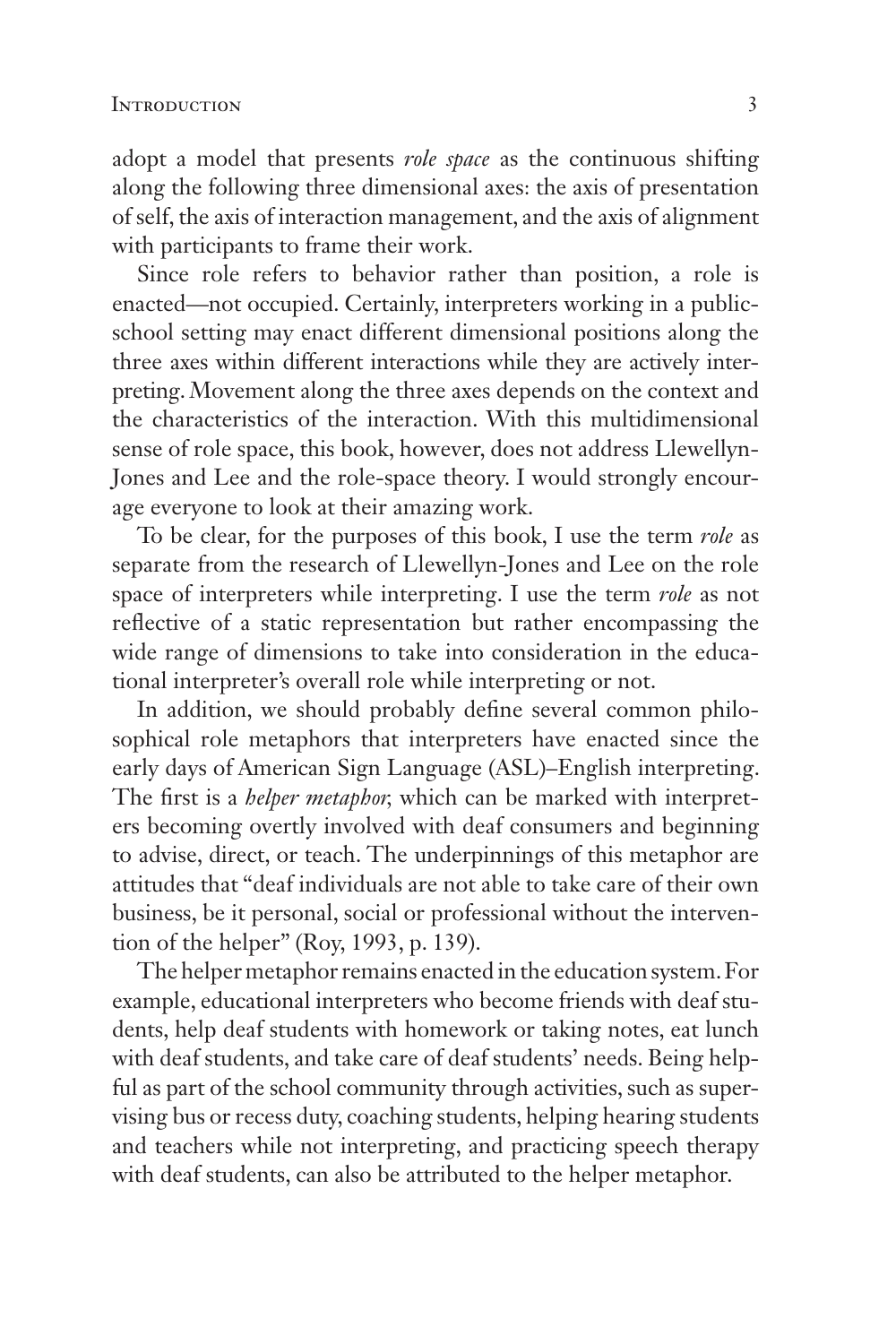Due in part to changing expectations of deaf consumers and the profession, the helper metaphor was replaced with the *conduit metaphor.*  This metaphor supported the idea that interpreters would become invisible machines that render a verbatim transmission. Enacting the conduit metaphor, interpreters adopt a robot-like approach to the communication process and assume no responsibility for the interaction or communication dynamics taking place between parties. In other words, interpreters are passive reflections of the speaker, and this aspect allows interpreters to decline responsibility for, or face the consequences of, an interpreted transaction (Roy, 1993). Although the conduit metaphor fell out of favor as being too rigid, it is often referenced by those not knowledgeable about the work of interpreters. For example, a conduit metaphor of interpreting includes acting as a conduit of information and meaning, interpreting all auditory information, and neutrally interpreting verbatim everything that happens.

Dispelling this notion, however, are many studies indicating that interpreters are not translation machines but participants in interpreted interactions. To name a few, Roy (2000), Wadensjö (1998), Metzger (1995), Marks (2012), and Marszalenko (2016) are excellent sets of research that directly counteract the conduit metaphor.

The next role metaphor that gained popularity is the *communication facilitator metaphor*, which is very similar to the conduit metaphor; however, it describes an interpreter as a channel that transfers messages from sender to receiver as a communication expert. The term facilitator*,* however, is ubiquitous and commonly used in the educational system. The idea of a facilitator in the education system seems to digress greatly from the communication facilitator metaphor. For example, definitions of educational interpreters often include phrases such as those who *facilitate* communication in a K–12 educational setting, or facilitators who make communication easier. The facilitator metaphor in education also promotes an educational interpreter as a flexible person who can be fully engaged in the classroom by being very helpful with hearing students as needed. The caveat stands that if the need arises for both interpreting and some other task, interpreting should take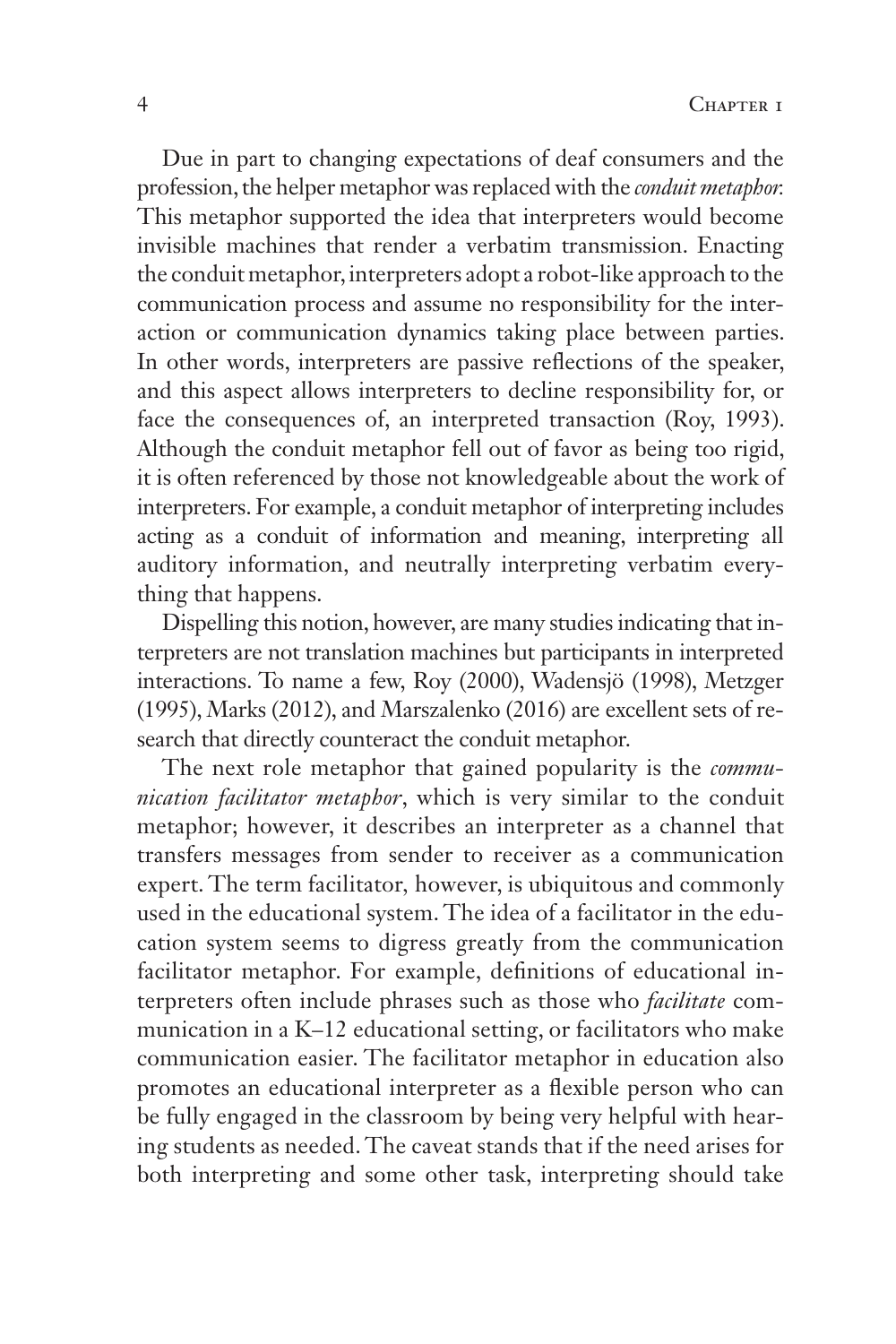priority. In addition to interpreting, a facilitator metaphor can include meeting with teachers to discuss student progress, informing teachers what gaps the deaf student may encounter, tutoring students, changing the content so that deaf students can understand it, and advocating for deaf students.

The *bilingual/bicultural metaphor* was introduced to the interpreting field in an effort to describe the work of interpreters as communicating across cultures as well as across languages. Using the bilingual/bicultural metaphor, interpreters are sensitive to accomplishing a speaker's goal, maintaining dynamic equivalence, and managing linguistic and cultural mediation. This role metaphor is not commonly seen in a K–12 educational setting.

Naturally, a single interpreter can move between enacting the general principles of several role metaphors, sometimes in the same transaction. However, all interpreters are "active, third participant[s] with the potential to influence both the direction and outcome of the event, and that the event itself is intercultural and interpersonal rather than simply mechanical and technical" (Roy, 1993, p. 151). Particularly, if an interpreter works in a public-school environment, where "many of the standards of practice that are established for interpreting for adults are problematic in a K–12 setting, . . . some adult interpreting practices do not seem to be in the best interest of a developing child" (Schick, 2008, p. 373).

Specific to educational interpreting, there is a metaphor conceptualization noted by Lawson (2012b), in that some educational interpreters enact a role that includes direct instruction, pre-teaching vocabulary, assisting with lesson planning, reteaching content material, promoting the recall for concepts previously covered, helping the deaf student with seat work, providing feedback to the teachers about their teaching, and often stopping interpreting and directly teaching the material firsthand (Fitzmaurice, 2017).

Some research suggests educational interpreters often spend less time interpreting and significantly more time on direct instruction, without teachers' or administrators' knowledge (Fitzmaurice, 2017; Lawson, 2012a), in other words, direct instruction with unregulated autonomy—whether they are trained or have knowledge of the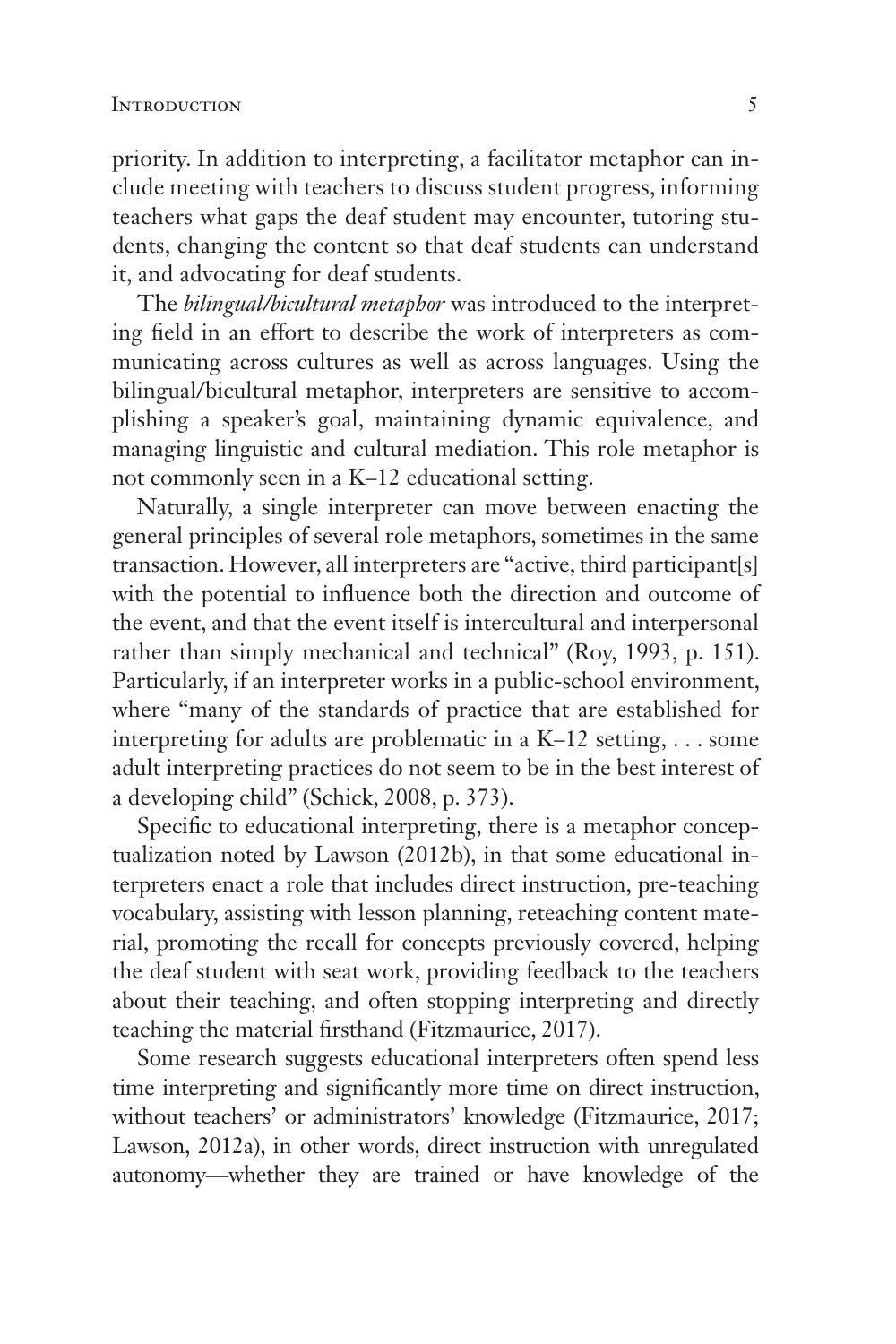

Figure 1. Inverted triangles of responsibility (Davino, 1985).

content material or pedagogy or not. Due to the lack of a common understanding of this role metaphor, I call this a *quasi-teaching metaphor.* It should raise some eyebrows in that educational interpreters, when adopting the role of the quasi-teaching metaphor (as they often need to), are often found to lack training in teaching and learning.

Common thinking is that the role of an educational interpreter also changes depending on the age of the student. As the students grow older, their independence grows, and the educational interpreters' expectations and behaviors also shift. The thinking is that as students mature, they are better able to care for their own personal possessions, materials, and supplies; advocate for themselves; take responsibility for their own learning; and manage their own interpreting services. Davino (1985) proposed inverted triangles of responsibility (Figure 1), in that younger children need more support from educational interpreters, while older students need to have more independence.

This model has become de facto practice despite the lack of empirical evidence to support its efficacy. As an example, "while in high school, the deaf students should begin the process of working with interpreters in a more professional manner. As the deaf student is closer to transitioning out of high school, the behavior of the K–12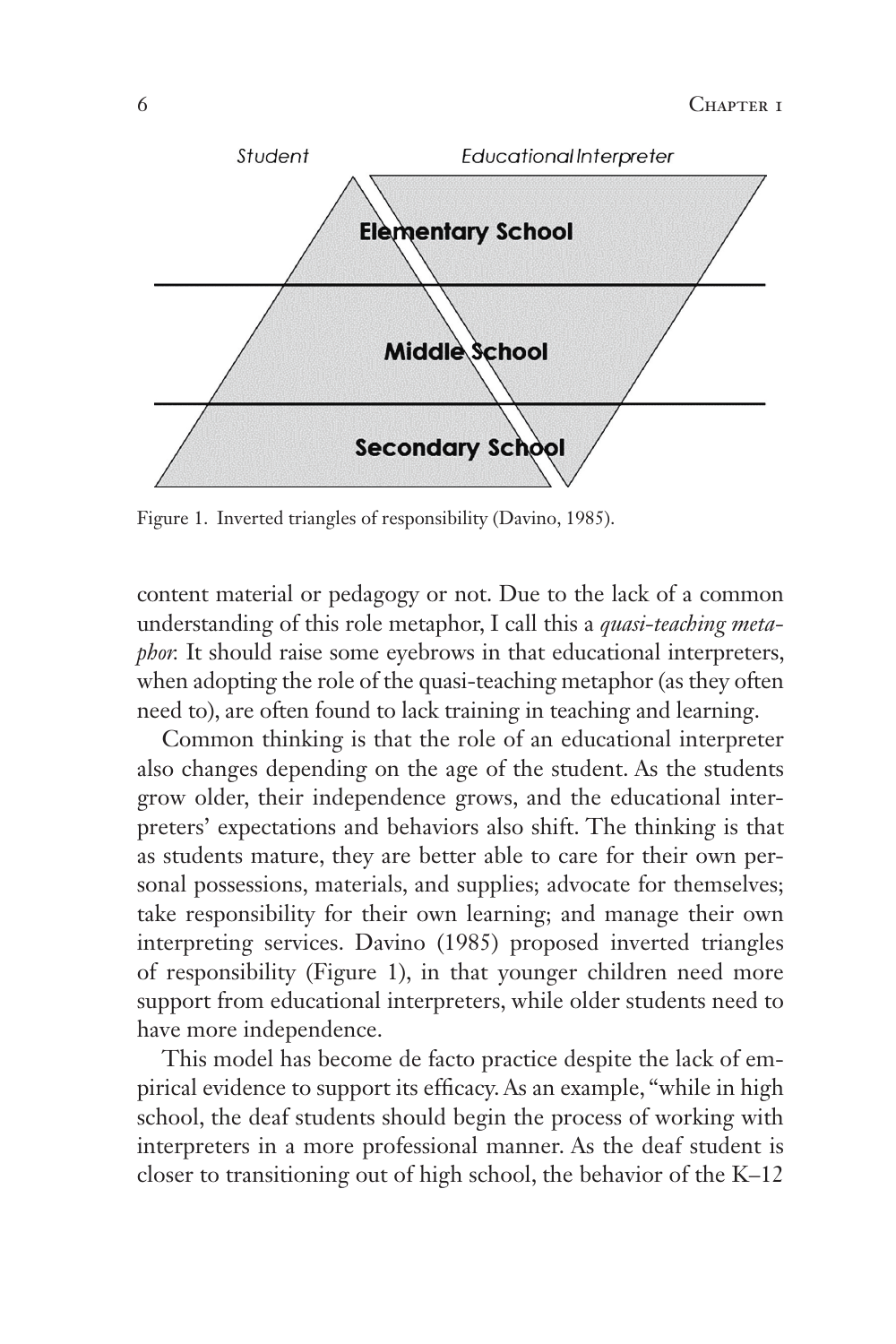interpreter should be more professionally distant" (McCray, 2013, p. 144) and less like parents. The idea is that this will assist deaf students in their perceptions of community-based interpreter behavior based on accurate standards. When, at what age, or how this transition happens is vague.

Although the distribution of responsibility *may* change as students mature, often, it does not. Davino's model pays no regard to the individual needs of students, and the manner in which the educational interpreter's role changes is simply an arbitrary suggestion. The role of the educational interpreter needs to be clearly articulated and well understood. However, there has been no systemic agreement on what that role should be or on how, or even whether, that role should change as students age.

### Why This Topic?

It is from my own background that issues regarding a confusing role for educational interpreters emerged. I began learning ASL at the age of 12 so that I could better communicate with my neighbor who was deaf. Eventually, I became an interpreter, and 4 years after entry into the field, I worked as an educational interpreter for 11 years, interpreting for a range of grades from Grade 3 to Grade 11 in a rural school district. In that work, I found that there always seemed to be a myriad of competing factors tugging at my attention at every turn. District and school administrators told me that I must adhere to a Code of Ethics and a job description that stated that I shall "just interpret all the conversations happening in the classroom"—a functional transcription machine.

I also vividly remember having to beg for lesson plans from teachers for the next day and interpreting many last-minute videos as students were unable to read the captions as quickly as they flashed on screen (recall the time of video home system [VHS] tapes). I seemed to be constantly reminding the physical education teacher to put up his hand when he blew his whistle. I scrambled to get scripts for a field trip to see *Phantom of the Opera* and tried to negotiate how to best situate the interpreting in a strange environment.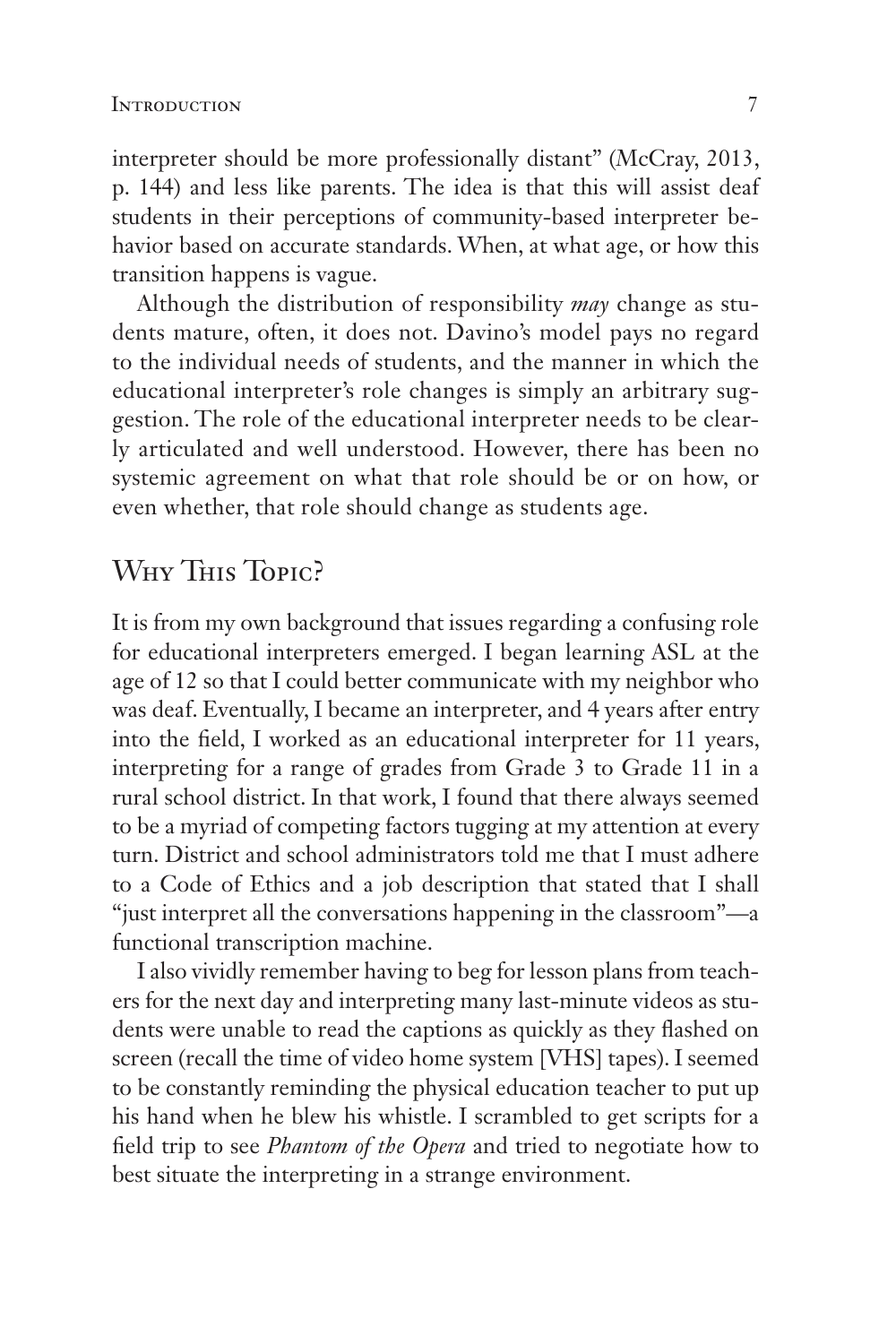However, there was more to my job than interpreting. The principal told me that I must also do bus and recess duty. I did computer laboratory supervision. In addition, I remember classroom teachers telling me to hang bulletin boards, collect field trip money, supervise all kinds of groups of students, and tutor children who were not deaf. Although these were neither my assigned duties nor the "actual role" of an educational interpreter, I sensed I was simply a guest in the teacher's classroom and did all I could to be a good employee.

The teachers of the deaf also had different ideas regarding my role, which they assumed involved such duties as autonomously tutoring deaf students, making photocopies, and even having to detail everything that was covered in the general education classroom. I had very little contact with any district administrator beyond the annual meeting with educational interpreters or on the rare occasion that the district administrator would briefly visit the school. Ultimately, I did the best work I could, juggling the conflicting demands of interpreting for students who had language delays while meeting the expectations from other individuals in the school system. For the most part, I operated with unregulated autonomy.

Many years later, I served on a state department of education task force to help craft guidelines for educational interpreters. I vividly remember the teachers of the deaf, the state administrators, and I disagreeing on the responsibilities of educational interpreters. Administrators and general education teachers seemed to think educational interpreters are expensive machine-like helpers who simply interpreted everything we heard. Others thought that the role of the educational interpreter was a hybrid of interpreting and being active participants in the classroom.

As administrators and teachers have little experience with deaf students, what became glaringly obvious was the systemic confusion on the role of educational interpreters. Both rhetorical and empirical evidence suggest that my professional experiences are not unique but part of the multiple realities of many educational interpreters. My school district job description was laughable given how principals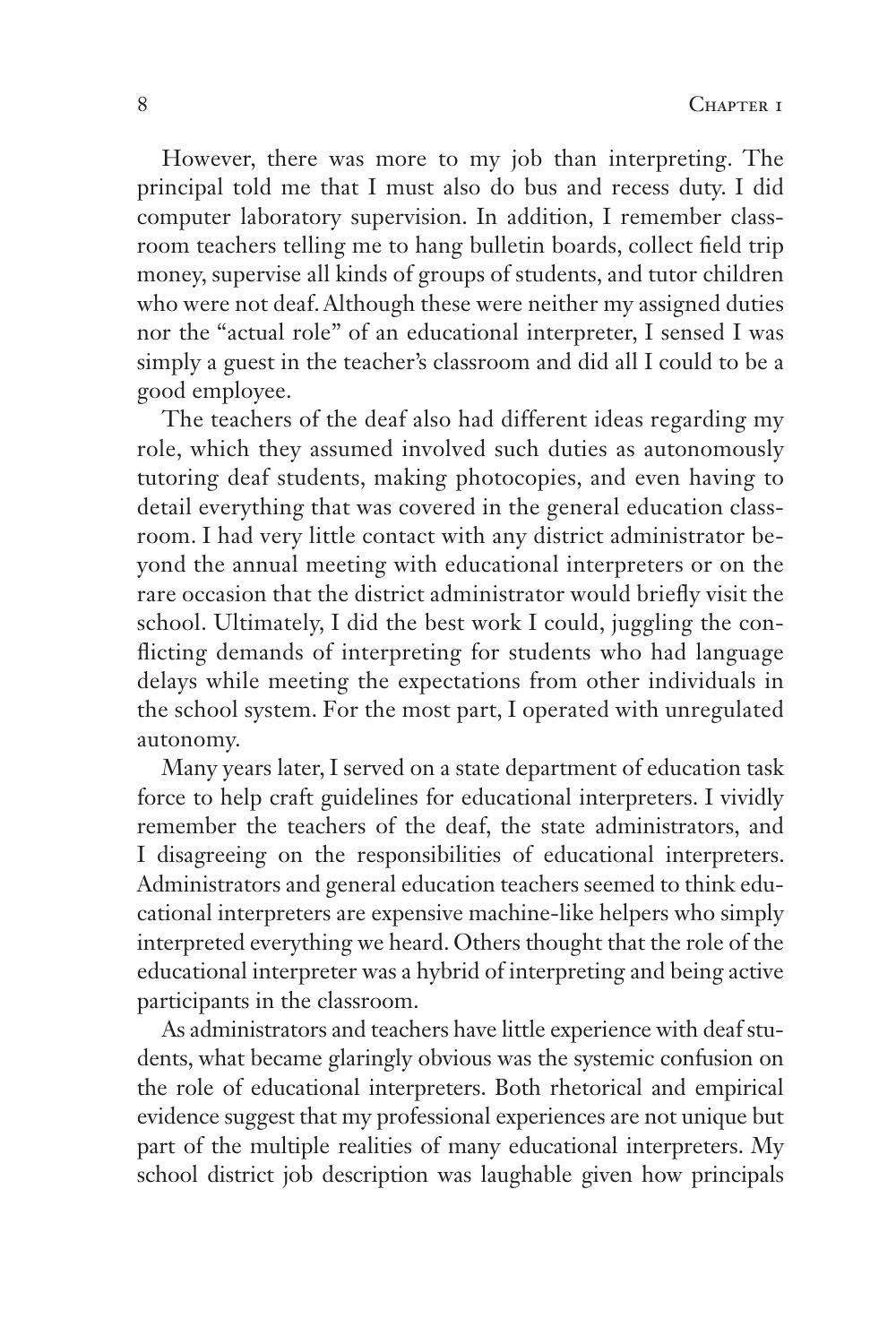and special education administrators portrayed my presence as a translation machine—without actually setting foot in any of the classrooms I worked in.

This was in stark contrast with the classroom teachers who asked and expected me to serve as a resource for all students and act as coteacher. Certainly, the teachers of the deaf I worked with wanted me to take a more active role in tutoring the deaf students and keeping the teacher apprised of what is happening across all classes. The realities of this role confusion conflicted with the professional community-based interpreter view. I was to interpret in a classroom just as I would for an adult in the community.

Indeed, administrators directed me to interpret everything that was spoken or signed. That was it. But the teachers within the school system had very different perceptions of my role, and I was left to figure it all out on my own.

Much later, I did some research to detail the multiple realities of three educational interpreters working in rural high schools. This ethnographic research study (Fitzmaurice, 2017) found that educational interpreters' work revolved around four broad areas: preparation, interpretation, interaction, and direct instruction. Preparation includes adjusting the physical environment, informing teachers about how to work with students who are deaf, preparing content materials for interpretation, and meeting members of the educational team. All the educational interpreters were involved in both simple and more creative solutions to prepare the environment and content material for interpreting. Yet, the high school interpreters did not have preparation time built into their daily schedules and were largely left out of team decisions about the learning goals and objectives of students.

Aside from the actual interpreting work, I also found educational interpreters keeping tabs on what information was being conveyed by the hearing parties and actively tracking the deaf student's comprehension of the interpretation. Simultaneously, educational interpreters were also directing students' attention, timing interruptions, and interpreting and constantly assessing a wide constellation of factors involved in the interpreting process. Each of the educational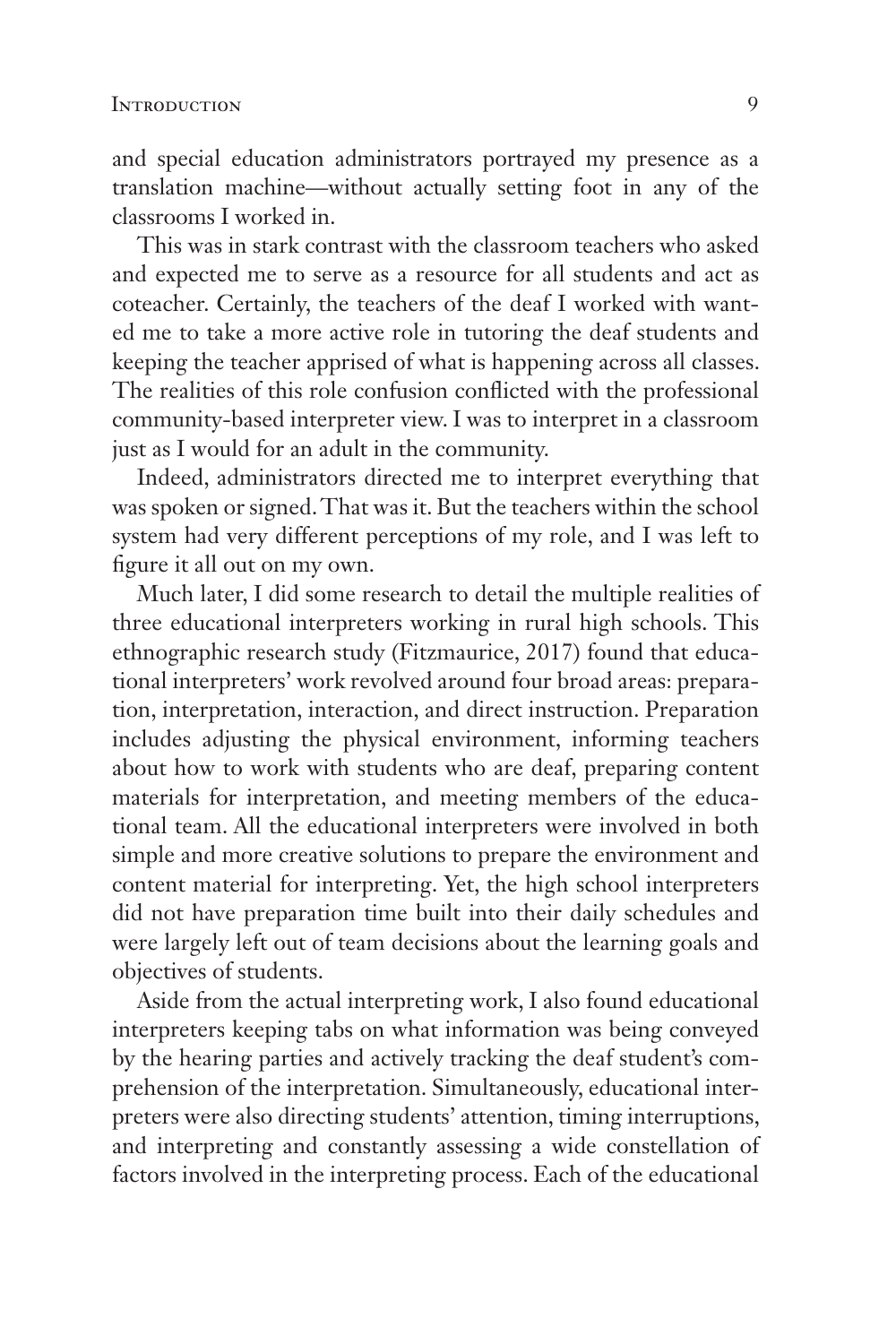interpreters was constantly "on call" to interpret a wide variety of interactions from peers, and they were diligent at tracking when it was needed. None of the interpreting was a machine-like interpretation of everything that was going on.

It became readily obvious that educational interpreters exist within an ecosystem of deaf students, general education teachers, teachers of the deaf, school administrators and other staff, and hearing students. Each of the educational interpreters spent considerable time interacting with each of these subpopulations. These interactions, in turn, influenced the perception of role of the educational interpreter. For example, seeing educational interpreters socially chatting with hearing students altered the teachers' perception of the role of educational interpreters.

The last area involved the educational interpreters providing direct instruction to students, for example, explaining class content during self-contained classroom time. As this was *not* under the direction of a teacher, this was not tutoring. Most often, however, direct instruction happened during general education classroom teaching—when interpreting should be occurring. In these instances, one-on-one instruction happened between the student and the interpreter despite the lesson the teacher was providing. This direct instruction relied heavily on the interpreters' specific perception of what the deaf student knows in terms of background knowledge. In addition, none of the general education teachers were aware that direct instruction was occurring. They assumed that their lessons were being interpreted. In other words, the educational interpreters adopted the role of a teacher without the knowledge of teachers or administrators.

In all, I found that the experiences of the educational interpreters were indicative of unregulated autonomy (Fitzmaurice, 2017). The teachers framed themselves as the professionals, and the educational interpreters seemed to be experiencing confusion about their role. The educational interpreters were left on their own with little support, and so, feeling overwhelmed (role overload), they developed ways of interpreting as best they could while trying to meet these varying perceptions of their role.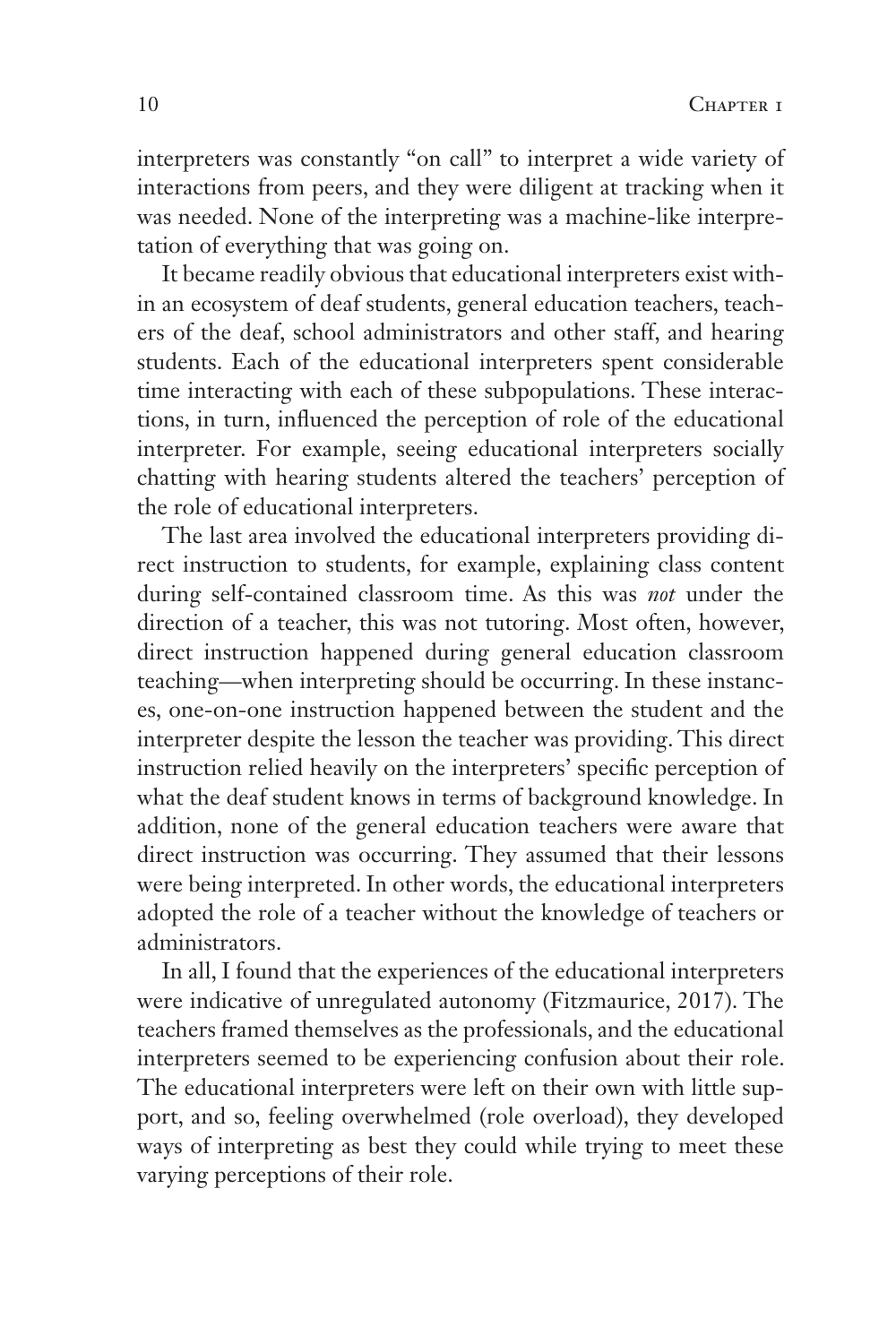## LET US ADDRESS THIS DIRE NEED

*Defining the role of an interpreter in any educational situation must consider the expectations of administrators, teachers, and parents . . . Ultimately, it must be done collaboratively.*

(Lawson, 2012a, p. 33)

Monikowski and Winston (2003) rightly note that within the interpreting field, general practice is often influenced by "papers often taken as documented fact rather than as proposed approaches and methodologies" (p. 350). These practices are so addictive that administrators, teachers, educational interpreters, and researchers assume that such practices are supported by empirical evidence. The result is that educational interpreters are assigned all kinds of duties with significant variety in standards of work. While administrators and teachers want educational interpreters who are flexible, the discrepancies in their different expectations set the stage for much confusion. Put simply, there is no clear, informed consensus on what an educational interpreter should be doing.

The consequence is that educational interpreters are often lost in the moment: ill-equipped to do the work that is expected of them and operating from moment to moment, juggling different roles without teachers' or administrators' knowledge and with no accountability. In other words, educational interpreters are working with unregulated autonomy to meet the needs of deaf students.

Despite 40 years of inclusion and several descriptions of the work of educational interpreters, we still do not have a clear understanding of how the education system perceives the role of educational interpreters. There remains no clear, in-depth account of exactly how other individuals in the school system perceive the role of educational interpreters. This is reflective of a general lack of investigation regarding the views or perspectives of the participants in interpreted events. By examining the underlying perceptions of administrators and teachers about the role of educational interpreters, we can begin to understand how to make educational interpreting more effective.